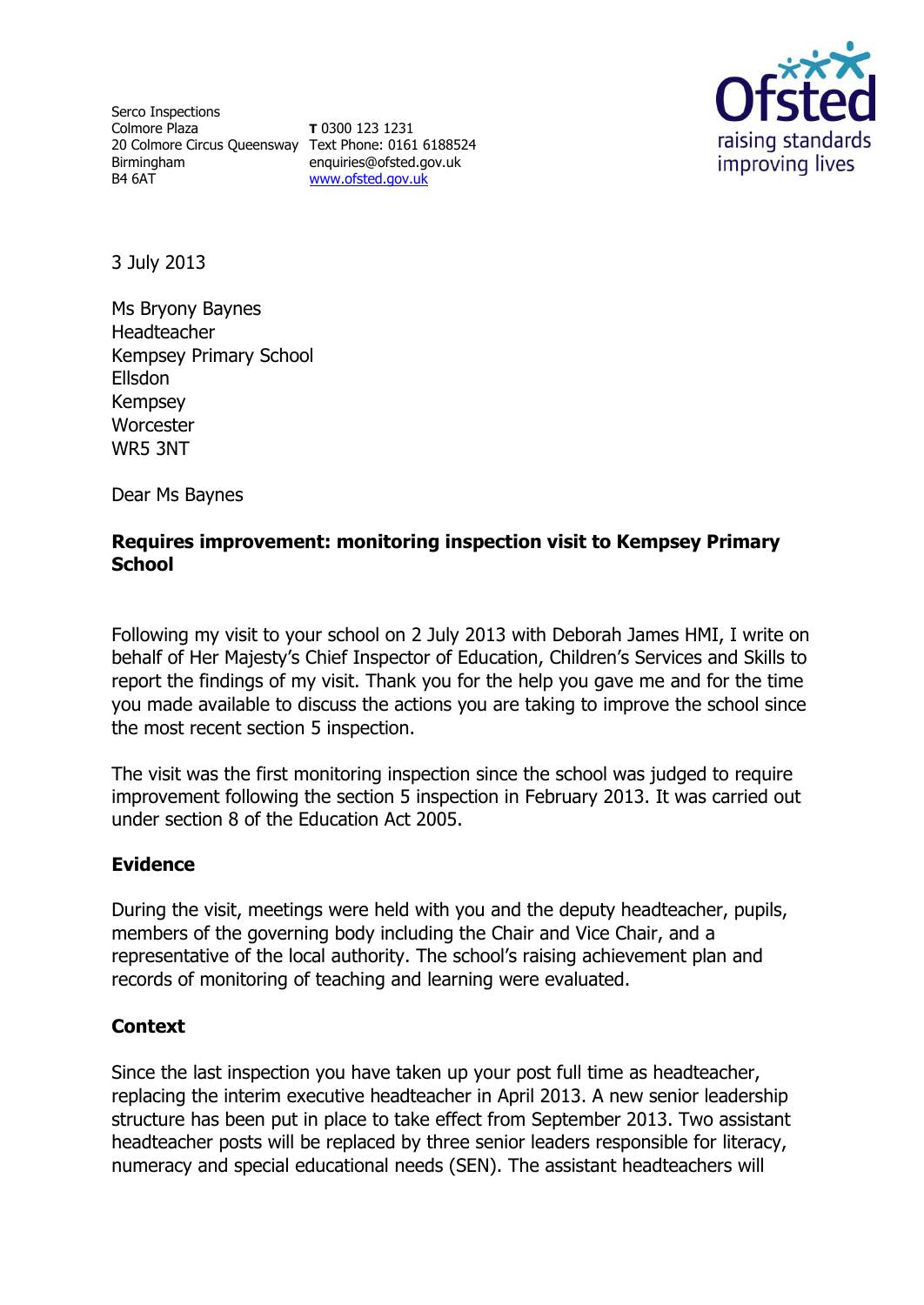

remain as class teachers. The deputy headteacher post, which is remaining in the structure, will no longer have responsibility for literacy or SEN. The Chair and Vice Chair were elected just two weeks ago after the previous Chair resigned from the Governing Body. Three other governors have also stood down from the governing body. One new governor has been co-opted but other vacancies remain.

# **Main findings**

You have tackled with determination significant issues within the leadership of the school that needed to be addressed urgently before the school could improve further. In a short space of time the senior leadership team has been restructured and appointments made for the Autumn Term to enlarge the senior leadership team and provide additional capacity.

You know the strengths and weaknesses in the school well and this is reflected in a detailed action plan with milestones to monitor and evaluate improvements. You have challenged weaknesses in teaching and arrangements have been put in place through new appointments to address this.

The introduction of pupil progress meetings has ensured a greater challenge and accountability of teachers and raised expectations about the quality of teaching and achievement of pupils. Systems for performance management have been enhanced to ensure that any mismatches between pay scale and quality of teaching are dealt with.

Pupils are highly articulate and also have strong views and high expectations about the school. They are pleased with the improvements in behaviour but feel that the curriculum is too narrow and that opportunities to study a wider range of subjects beyond literacy, numeracy and science are limited. They reported variability in the opportunity for practical activities and that in lessons in PE were too easy.

After a turbulent year within the governing body a smaller but highly knowledgeable governing body is now in place. Although it is too early to see the impact of the new appointments governors are highly focussed on bringing about rapid improvements. They share your vision and are highly supportive as well as challenging of the work of senior leaders. Governors know the strengths and weaknesses of the school. They are especially skilled in analysing data and in the field of human resources.

Senior leaders and governors are taking effective action to tackle the areas requiring improvement identified at the recent section 5 inspection. Following the visit to the school, HMI recommend that further action is taken to make sure:

- all senior leaders are held to account for their areas of responsibility when the raising achievement plan is monitored and evaluated
- pupils receive their full entitlement of subjects within the curriculum and that subject leaders are effective in reviewing the impact of this